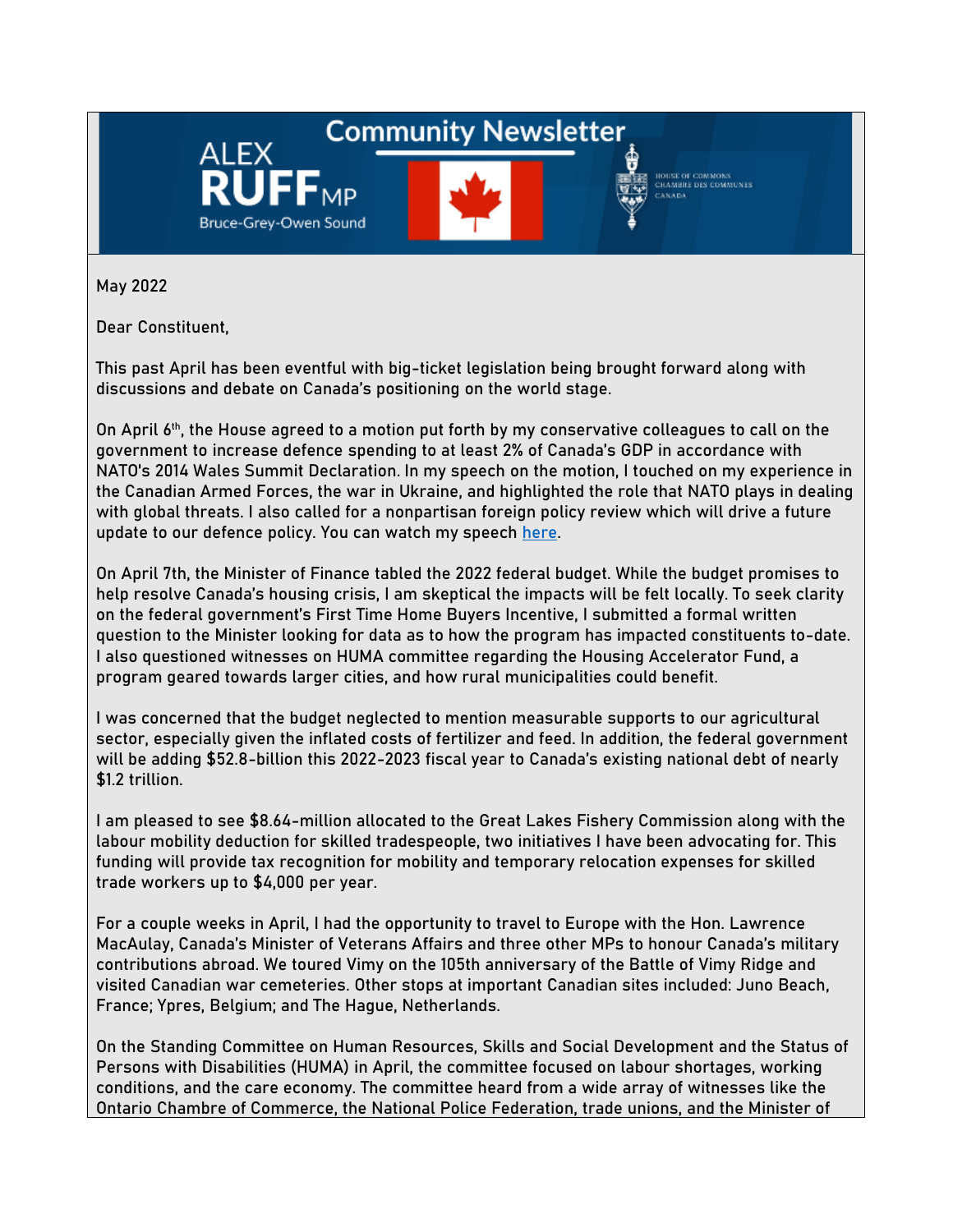Employment, Workforce development and disability inclusion. More info is available here: <https://www.ourcommons.ca/Committees/en/HUMA>

Simultaneously, as a member of the Special Committee on Afghanistan, the committees has been hearing compelling testimony on what went wrong during the evacuation of Kabul and what additional actions are required by the federal government to help those Afghans still trying to get out. More details are available here:<https://www.ourcommons.ca/Committees/en/AFGH>

## **Fertilizer Tariff Update**

Over the past few months, farmers and Agri-marts have been impacted by a 35% tariff applied to fertilizer products sourced from Russia and Belarus. During the May 19th meeting of the Standing Committee on Agriculture and Agri-Food [\(AGRI\)](https://www.ourcommons.ca/Committees/en/AGRI/Meetings), the Minister of Agriculture and Agri-Food was questioned about the fertilizer tariffs. She confirmed that currently the federal Liberal government will not provide any exemptions for fertilizer purchased before March 2<sup>nd</sup>. Agriculture and Agri-Food Canada is looking at other options for compensation to farmers, but no details have been provided to date. The testimony can be viewed [here.](https://parlvu.parl.gc.ca/Harmony/en/PowerBrowser/PowerBrowserV2/20220526/-1/37089?mediaStartTime=20220519160605&mediaEndTime=20220519160838&viewMode=3&globalStreamId=14)

Thank you again for reading my newsletter, and feel free to contact my office if you have any federal concerns.

Alex Ruff, MSC, CD Member of Parliament Bruce-Grey-Owen Sound

# **Monthly Survey Question**

Have your say on my website: [www.alexruffmp.ca](http://www.alexruffmp.ca/)

This month's new question is:

**Should the federal government do more to address the illegal smuggling of firearms across our borders by gangs and criminals vice targeting lawabiding firearms owners?**

**Last Month's Response:**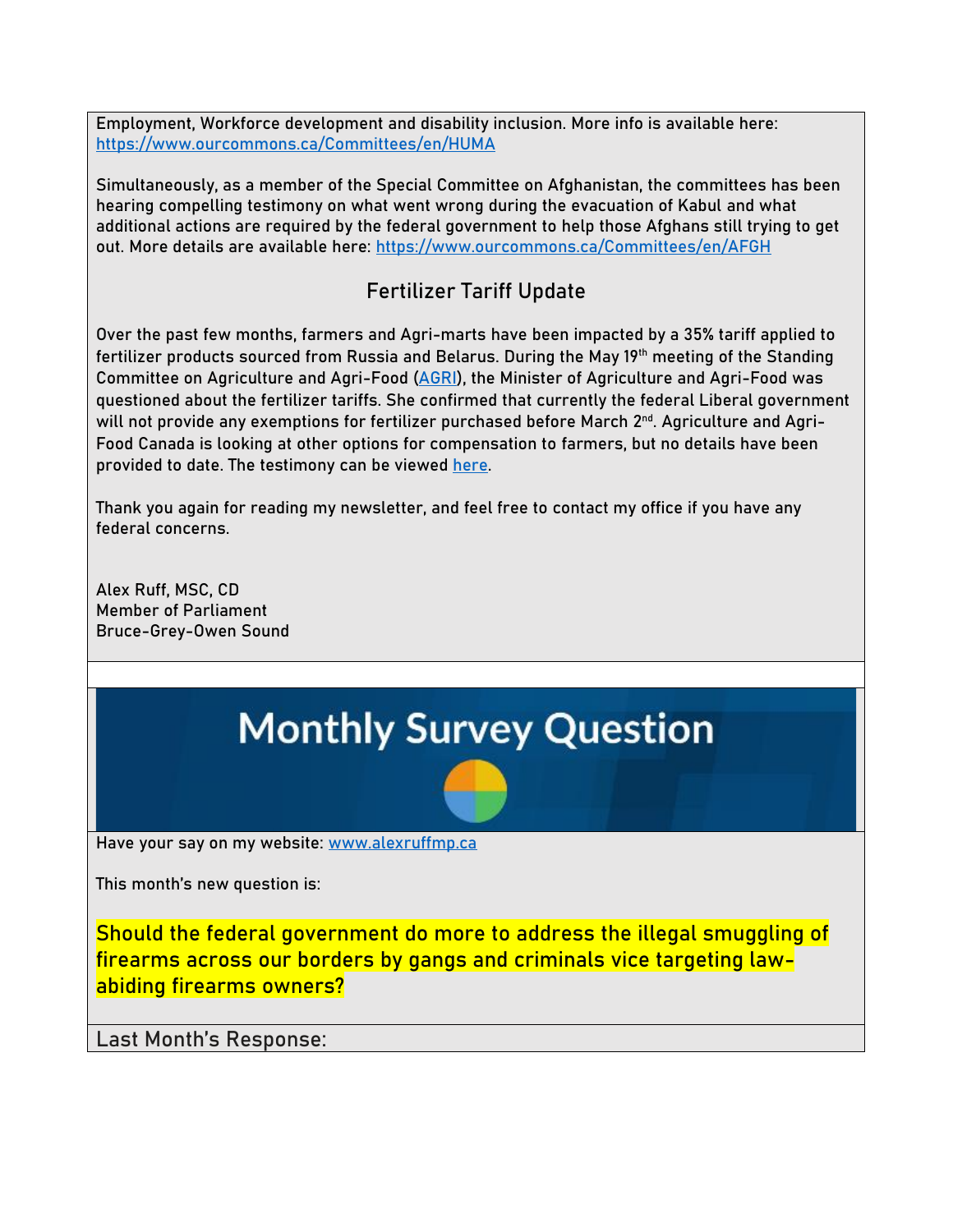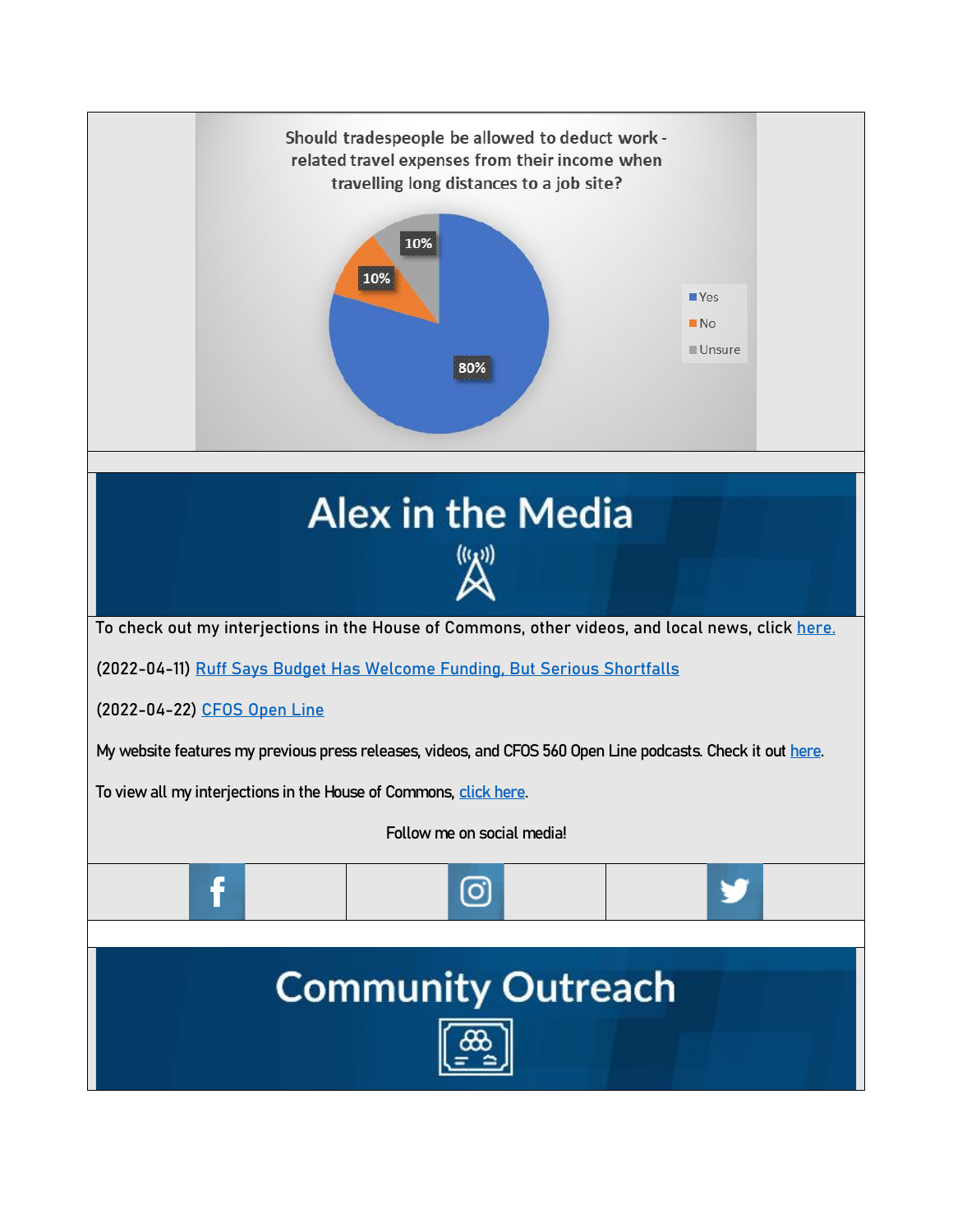|                                                                                                                                                                                                   | (2022-04-08) Paying tribute to 22B, Hotel Company, 2 <sup>nd</sup> Battalion,<br>The Royal Canadian Regiment while at Vimy Ridge. |
|---------------------------------------------------------------------------------------------------------------------------------------------------------------------------------------------------|-----------------------------------------------------------------------------------------------------------------------------------|
|                                                                                                                                                                                                   | (2022-04-11) Tyne Cot Cemetery / Passchendaele. Paying tribute<br>to Pte J Smith (Owen Sound).                                    |
|                                                                                                                                                                                                   | (2022-04-13) Visiting the Sir John Monash Centre.                                                                                 |
| REALTORS <sup>®</sup> believe all Canadians should<br>have a place to call HOME.<br><b>RAGBOS</b><br>RAGBOS Government Relations Representatives meet<br>with MP Alex Ruff, Bruce-Grey-Owen Sound | (2022-04-25) Meeting with RAGBOS to discuss local issues<br>affecting homeowners and potential homeowners in our<br>community.    |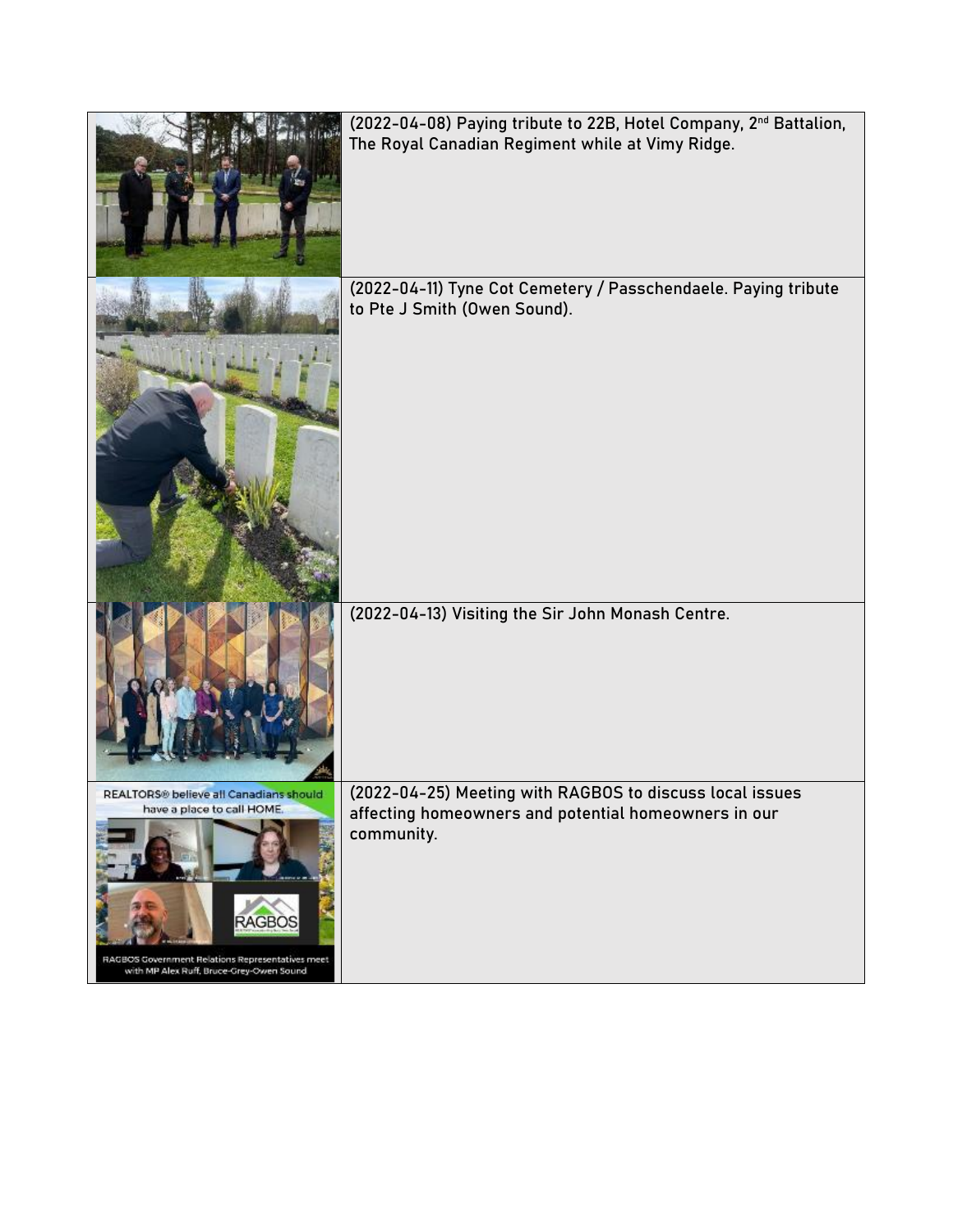

(2022-04-28) Meeting with the Recreation Vehicle Dealers Association of Canada and the Canadian Camping and RV council.

# **Additional Resources**

### **Queen Elizabeth II Platinum Jubilee Coin**

In honour of 70 years of service of Her Majesty Queen Elizabeth II, Alex Ruff, MP, will be receiving nominations for constituents you feel are worthy of being recognized with a Platinum Jubilee Commemorative Coin.

**How to Nominate an Individual**

If you know an individual that you feel is deserving of recognition for their community work with a Platinum Jubilee Commemorative Coin, please nominate this individual. Nomination forms are available here:<https://www.alexruffmp.ca/platinumjubilee>

Email: completed form with the subject line: 'Platinum Jubilee Recognition Nomination' OR Mail to the constituency office:

Platinum Jubilee Recognition Nomination Office of Alex Ruff, MP 1101 2nd Ave E, Suite 208 Owen Sound ON N4K 2J1

**Deadline: June 30, 2022**